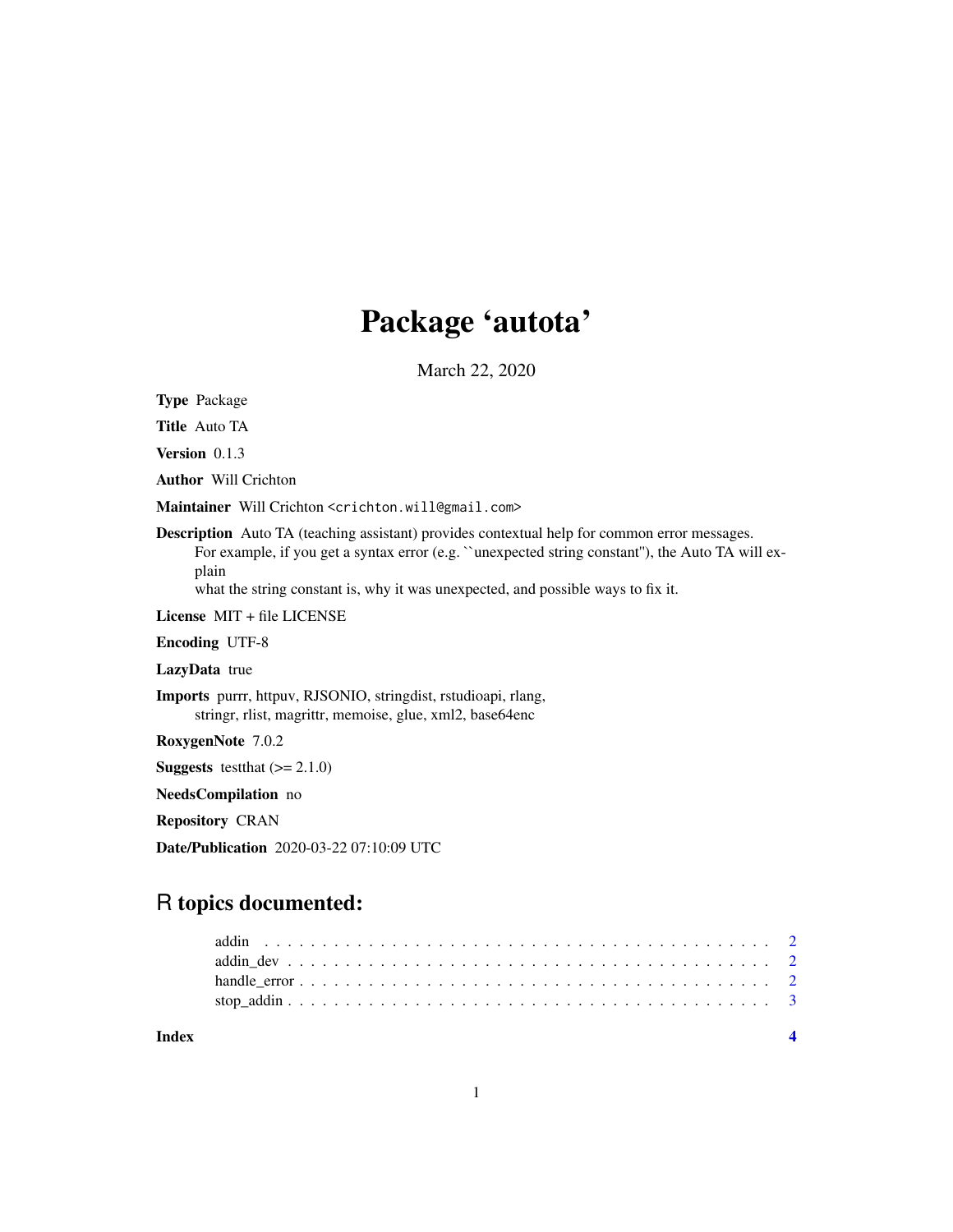<span id="page-1-0"></span>addin *Run the AutoTA RStudio addin. You can either run this directly, or run it through the RStudio Addins menu.*

#### Description

Run the AutoTA RStudio addin. You can either run this directly, or run it through the RStudio Addins menu.

#### Usage

addin()

#### Examples

autota::addin()

addin\_dev *Run the AutoTA RStudio addin in developer mode.*

#### Description

Run the AutoTA RStudio addin in developer mode.

#### Usage

addin\_dev()

handle\_error *Runs all error handlers against an rlang trace. For internal use only.*

#### Description

Runs all error handlers against an rlang trace. For internal use only.

#### Usage

```
handle_error(trace)
```
#### Arguments

trace the rlang trace to handle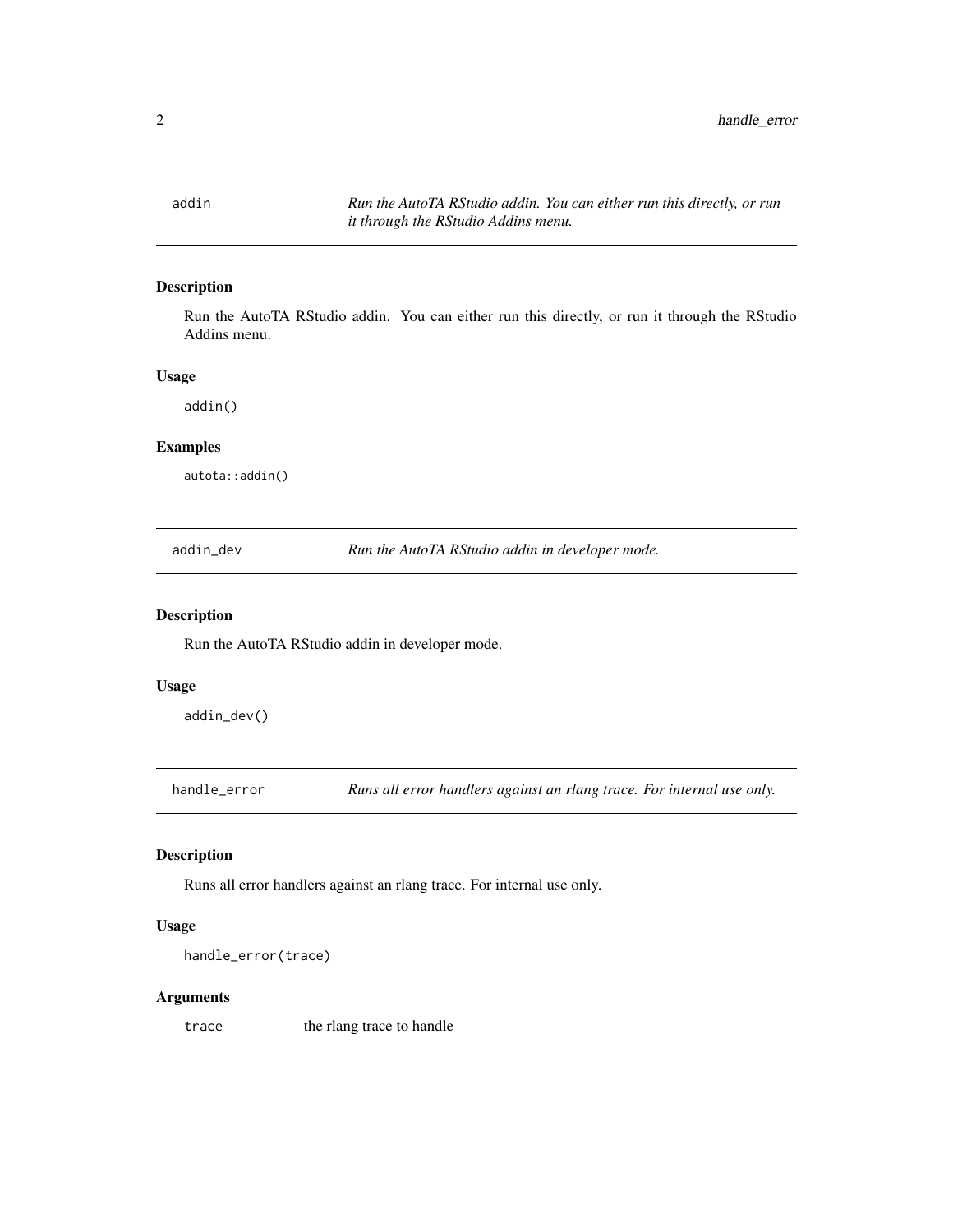<span id="page-2-0"></span>stop\_addin *Disable the AutoTA RSTudio addin. You can either run this directly, or run it through the RStudio Addins menu.*

#### Description

Disable the AutoTA RSTudio addin. You can either run this directly, or run it through the RStudio Addins menu.

#### Usage

stop\_addin()

#### Examples

autota::stop\_addin()